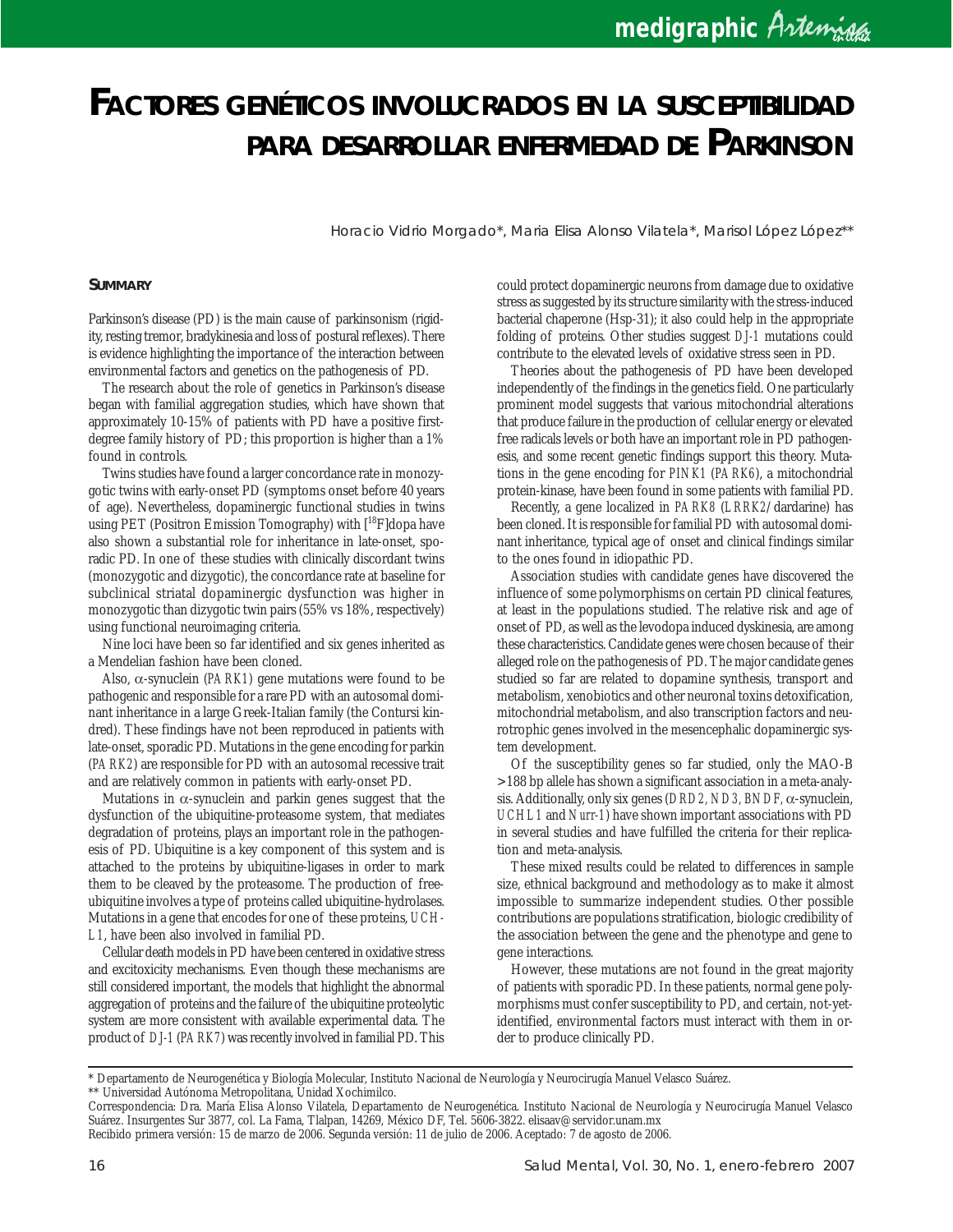Normally, each subject receives one maternal and one paternal allele for each gene. During meiosis, the chromosomal recombination is undertaken in such a way the probability of two *loci* being transmitted together to the next generation is indirectly proportional to the distance in the chromosome between them.

The group of alleles inherited as a cluster are known as haplotype and the study and knowledge of haplotypes present in the populations could be associated with clinical phenotypes.

If *loci* are inherited as stable fragments, association studies can be developed for each haplotype and not for each *locus*, which saves time, money, human and material resources. The HapMap will contribute to a better design of genetic association studies with clinical phenotypes.

A better understanding of the genetics involved in the relative risk of PD will be an important step to improve its prevention, diagnosis and treatment.

Genetic testing for PD may be premature and is not currently recommended unless the patient has a strong family history, a family member is known to be carrier of a causal mutation, there is parental consanguinity, or the patient exhibits symptoms at an unusually early age (before 40 years of age).

Presymptomatic testing for such an incurable neurodegenerative disease must always be accompanied by proper education and counseling and must be carried out at a center with expertise in this area. Currently there are no well-standardized presymptomatic protocols for PD genetic testing; therefore, it is recommended to follow the Huntington's disease protocol.

This review summarizes relative risk of genetics in PD.

**Key words:** Parkinson's disease, genetics, polymorphisms, haplotype, genetic testing.

### **RESUMEN**

La enfermedad de Parkinson (EP) es la causa más frecuente de parkinsonismo (rigidez, temblor en reposo, bradicinesia y pérdida de reflejos posturales). Existe evidencia de la participación de factores ambientales y genéticos en la patogénesis de la EP.

El estudio de los factores genéticos se inició con las investigaciones de agregación familiar que, en general, han demostrado antecedentes familiares de EP en cerca de 15% de los familiares de primer grado de los pacientes en comparación con 1% en poblaciones controles. Los estudios en gemelos muestran una mayor concordancia en gemelos monocigotos (MZ) que en dicigotos (DZ), en casos de EP de inicio temprano (antes de los 40 años). Sin embargo, en los estudios de neuroimagen funcional en gemelos con Tomografía por Emisión de Positrones (PET, por sus siglas en inglés) con [18F]dopa, se ha observado que la herencia también cumple un papel importante en casos de EP con inicio tardío.

A la fecha se han identificado nueve loa y clonado seis genes involucrados en la EP familiar con patrón de herencia mendeliana. El primero fue el gen de la α-sinucleína (*PARK1*), que se hereda con un patrón autosómico dominante; sin embargo, las mutaciones de este gen son poco frecuentes. Las mutaciones en el gen de la parkina (*PARK2)* producen EP con patrón de herencia autosómica recesiva y se encuentran con relativa frecuencia en pacientes con inicio de los síntomas a edad temprana. Actualmente se considera que en la mayoría de los casos la susceptibilidad genética para desarrollar EP es producto de variantes normales (polimorfismos) de algunos genes que, bajo la influencia de ciertos factores ambientales aún no identificados, participan en la patogénesis de la enfermedad.

Algunos estudios de asociación con genes candidatos han encontrado polimorfismos que, al menos en las poblaciones estudiadas, se asocian con ciertas características clínicas, entre las que destacan un mayor riesgo de presentar la enfermedad y el desarrollo de efectos adversos al tratamiento con levodopa. Los genes candidatos se han seleccionado con base en el conocimiento actual de la fisiopatología de la enfermedad e incluyen principalmente a los genes involucrados en la síntesis, transporte y degradación de la dopamina, destoxificación de xenobióticos y otras toxinas en las neuronas dopaminérgicas, en el metabolismo mitocondrial, así como genes que codifican para factores de transcripción o neurotróficos involucrados en el desarrollo del sistema dopaminérgico en el mesencéfalo.

En un futuro, el mapa de haplotipos del genoma humano ayudará a la mejor planeación de estudios genéticos de asociación. El descubrimiento de los genes involucrados en la susceptibilidad para desarrollar EP será un importante paso para encontrar medidas para su prevención, diagnóstico y tratamiento.

Actualmente no se recomienda la realización de pruebas genéticas para diagnóstico de EP a menos que existan argumentos de peso que sugieran una etiología genética de la enfermedad (p. ej. algún miembro de la familia es portador de una mutación ya conocida como responsable de la enfermedad, consanguinidad en los padres o dos o más hermanos afectados con inicio de los síntomas en la segunda o tercera década de la vida) o que el inicio de los síntomas haya sido a edad temprana (antes de los 40 años).

Esta es una revisión sobre los factores genéticos involucrados en la susceptibilidad para desarrollar la EP.

**Palabras clave:** Enfermedad de Parkinson, genética, polimorfismo, haplotipo, diagnóstico molecular.

#### **INTRODUCCIÓN**

La enfermedad de Parkinson (EP) fue descrita por primera vez en 1817 por James Parkinson en su trabajo *An Essay on the Shaking Palsy (*citado en 57*).* Las manifestaciones cardinales de la enfermedad son bradicinesia, rigidez, temblor distal en reposo e inestabilidad postural (17, 51, 59, 61).

La etiología de la EP ha sido controvertida desde que Gowers (18) sugirió en 1888 que era puramente genética. A su vez, Poskanzer y Schwab (55)sugirieron en 1963 una etiología infecciosa y en 1983 Langston postuló una etiología puramente ambiental (24). En la actualidad existe evidencia sobre la influencia de la exposición a ciertos factores ambientales en individuos genéticamente predispuestos para desarrollar la EP (21, 26, 42, 56).

#### **ESTUDIOS DE AGREGACIÓN FAMILIAR Y DE GEMELOS**

Los estudios de genética en la EP se pueden dividir en dos categorías básicas: 1. estudios epidemiológicos, como estudios con gemelos, diseñados para determinar si los factores genéticos influyen en el desarrollo de la EP típica; estudios de agregación familiar, los cuales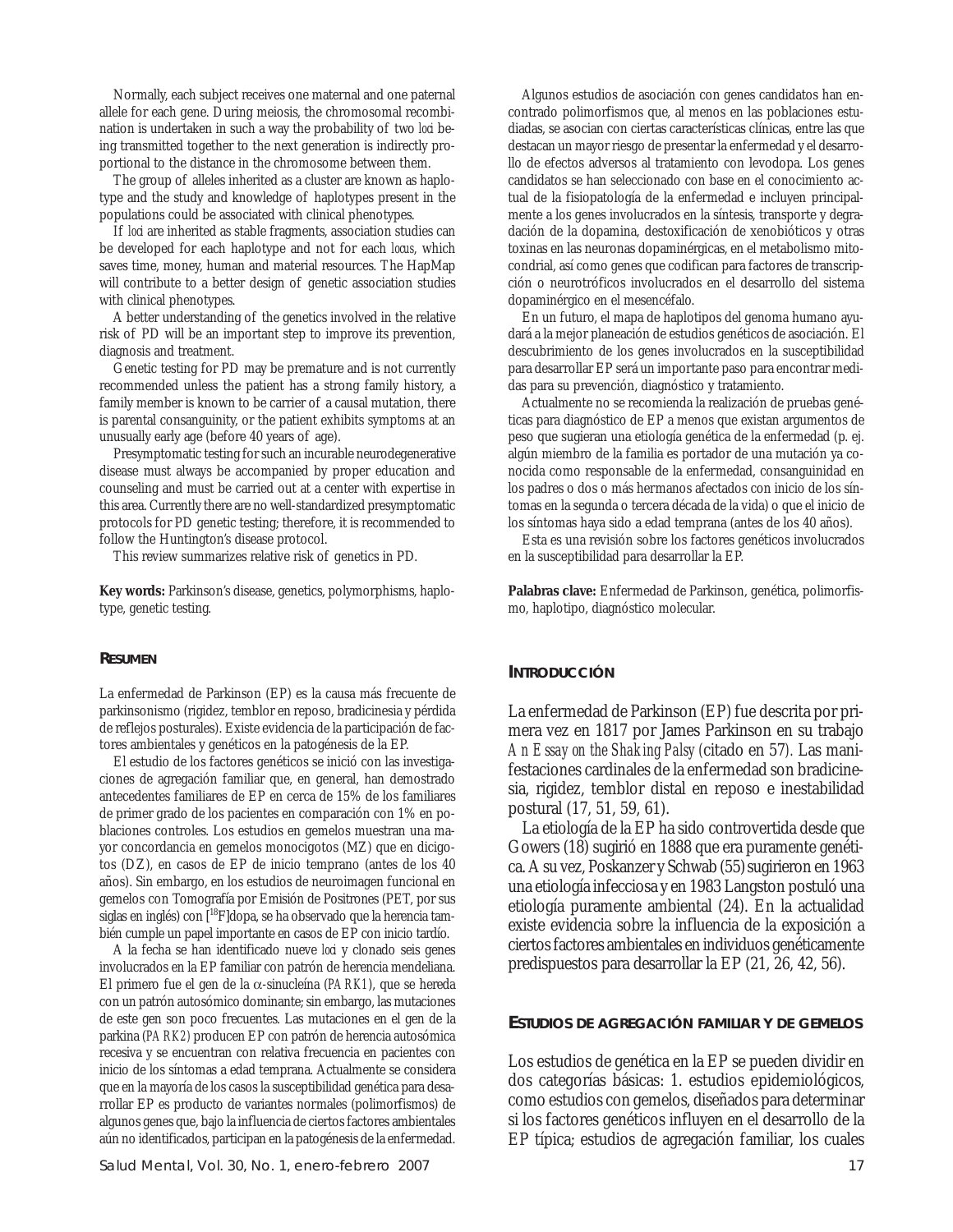comparan la frecuencia de la enfermedad en los familiares de los pacientes con la frecuencia en los familiares de un grupo control y estudios en poblaciones para buscar factores de susceptibilidad genética (37), y 2. estudios que examinan familias con EP familiar para identificar mutaciones en genes específicos que puedan ser responsables del síndrome.

En el estudio de EP más grande y mejor realizado a la fecha con Gemelos (67), se analizó el Registro Nacional sobre Gemelos en Estados Unidos de Norteamérica. Se rastreó a 19,842 gemelos masculinos de población caucásica y se identificó a 268 pacientes con EP. Así se localizó a 161 parejas de gemelos con información de cigosidad y en que por lo menos alguno de los dos padecía EP. La prevalencia ajustada según la concordancia para la EP fue de 8.67 en 1000 personas. Las tasas de concordancia fueron similares en gemelos MZ y DZ (0.155 *vs.* 0.111) para las parejas de gemelos en que el primer gemelo recibía el diagnóstico después de los 50 años. Sin embargo, entre las parejas en que el primer gemelo recibía el diagnóstico antes de los 50 años, hubo una mayor concordancia en los gemelos MZ (1.00 *vs*. 0.167). Este estudio sugiere que los factores genéticos desempeñan un papel muy importante en el desarrollo de la enfermedad en los casos de inicio en edad temprana (67).

Alrededor de 10-15% de los pacientes con EP tienen un familiar de primer grado afectado, sin un patrón de herencia claro(2, 7, 16, 65). La historia familiar ha mostrado ser una herramienta válida y confiable sobre EP (36).

En México se ha encontrado una mayor frecuencia de familiares afectados de pacientes con EP en relación con una muestra control (9.5% *vs.* 1%) y se detectó una frecuencia de 16.1% (17 casos) de EP de inicio a edad temprana (a los 40 años o antes) con una agregación familiar en éstos de 23.5% (2).

En un estudio conducido en Islandia (65) se utilizó una base de datos computarizada sobre información genealógica de los últimos 11 siglos para examinar el riesgo genético de contraer EP. La base de datos contenía información sobre 610,920 personas, incluidas algunas familias grandes con interrelaciones complejas, lo que permitió identificar el posible efecto debido a la interacción multifactorial de varios genes. Sus resultados mostraron que las personas con EP tenían coeficientes de parentesco significativamente mayores, lo que indica mayor interrelación en comparación con individuos no afectados. Esto fue cierto tanto en pacientes con edad de inicio después de los 50 años como en el resto de los pacientes, aun después de excluir del análisis a los familiares de primer y segundo grados. Lo anterior sugiere que, por lo menos en esta población interrelacionada de Islandia, los factores genéticos pueden contribuir de manera importante para desarrollar la EP, no sólo en la enfermedad con inicio a edad temprana sino también en la enfermedad con inicio a edad típica.

Por medio de la Tomografía por Emisión de Positrones (PET) con [18F]dopa se puede complementar la exploración clínica para definir con mayor sensibilidad qué personas presentan disfunción dopaminérgica del sistema nigrostriado. En un estudio con 34 pacientes con EP y sus gemelos (18 MZ y 16 DZ) clínicamente discordantes (asintomáticos), 55% de los gemelos MZ y 18% de los gemelos DZ asintomáticos obtuvieron resultados de PET compatibles con una disfunción dopaminérgica subclínica y eran, por tanto, concordantes por criterios de imagen (49). Este estudio sugiere que los factores genéticos pueden tener una mayor influencia para el desarrollo de EP de la que se aprecia cuando sólo se utilizan criterios clínicos para definir los casos.

**GENES CAUSANTES DE ENFERMEDAD DE PARKINSON FAMILIAR**

En algunas familias con EP se han identificado mutaciones que producen la enfermedad, aunque esto representa la minoría de los casos (9, 12, 13, 23, 30, 45, 52, 69, 70).

Se han identificado alrededor de nueve *loci* asociados con EP con patrón de herencia autosómica dominante (AD) o recesiva (AR) (27, 42, 57, 61) (cuadro 1).

En 1996, Polymeropolous y cols. encontraron ligamento en el *locus* 4q21-23 (*PARK1*), en una gran familia ítalo-griega con EP, respuesta a L-dopa, patrón de herencia AD y cuerpos de Lewy (54). Posteriormente, dentro de este *locus* se identificó el gen que codifica la α-sinucleína (52-54), una proteína que forma parte de los cuerpos de Lewy (44, 62).

Sin embargo, el estudio de otras familias con EP ha mostrado que las mutaciones en el gen de la α-sinucleína son raras (15). No se han encontrado mutaciones en el gen de la α-sinucleína en casos de EP esporádica. La presencia de una copia extra de la α-sinucleína (triplicación del *locus*) también produce EP (3).

La asociación entre la EP y otros dos genes sugiere que la alteración en la depuración de proteínas es importante en la patogénesis de la enfermedad. Las mutaciones en el gen que codifica a la parkina (*PARK2*), una proteína con actividad de E3-ubiquitina ligasa, produce EP con patrón de herencia AR (23, 30, 33, 38, 41).Investigaciones ulteriores han mostrado que la parkina interactúa con una proteína asociada a la α-sinucleína, la sinfilina. En células cultivadas, la sinfilina y la α-sinucleína son necesarias para la formación de inclusiones citoplásmicas similares a los cuerpos de Lewy. La identificación de mutaciones en la parkina en la EP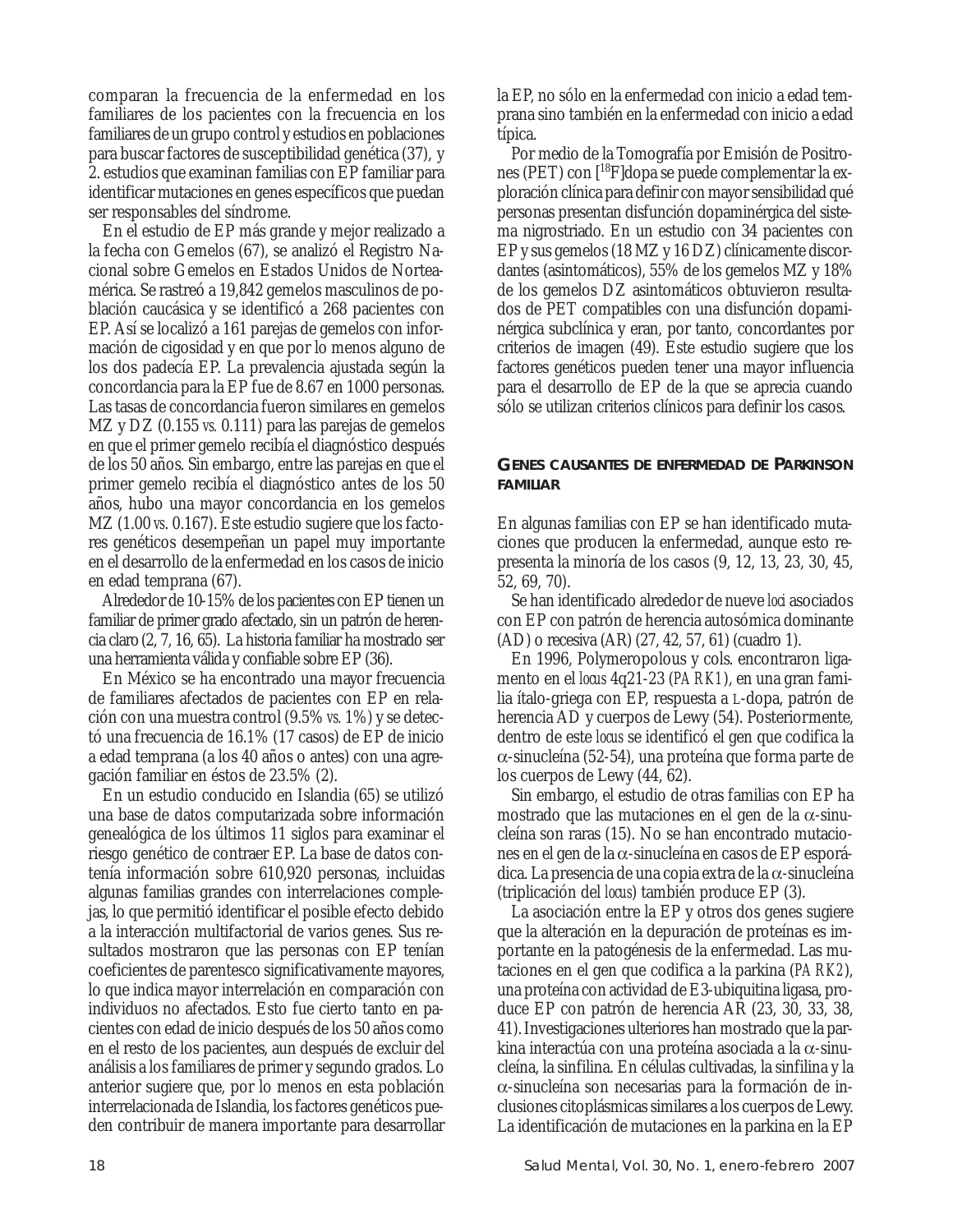**CUADRO 1.** *Loci* **genéticos implicados en la enfermedad de Parkinson**

| Locus  | Localización<br>cromosómica | Patrón de<br>herencia | Proteína             | Presunta función                        | Referencia                       |
|--------|-----------------------------|-----------------------|----------------------|-----------------------------------------|----------------------------------|
| PARK1  | 4q21                        | <b>AD</b>             | $\alpha$ -sinucleína | NC.                                     | Polymeropolous y cols. 1997 (54) |
| PARK2  | 6q25.2-27                   | AR                    | parkina              | E3 ubiquitina ligasa                    | Kitada y cols. 1998 (23)         |
| PARK3  | 2p13                        | AD                    | NC.                  | NC.                                     | Gasser y cols. 1998 (13)         |
| PARK5  | 4p14                        | AD                    | UCH-L1               | Ubiquitina C-terminal hidrolasa         | Leroy y cols. 1998 (30)          |
| PARK6  | 1 <sub>D</sub> 36           | AR                    | PINK1                | Proteín-cinasa mitocondrial             | Valente y cols. 2001 (69)        |
| PARK7  | 1 <sub>D</sub> 36           | AR                    | $D.J-1$              | Chaperona, respuesta a estrés oxidativo | Van Duijin y cols. 2001 (70)     |
| PARK8  | 12p11.2                     | <b>AD</b>             | dardarina            | LRRK2 Proteín-cinasa                    | Paisan-Ruíz y cols. 2004 (45)    |
| PARK10 | 1p32                        | AD                    | NC.                  | NC.                                     | Hicks y cols. 2002 (19)          |
| PARK11 | 2a36                        | AD                    | NC.                  | NC.                                     | Pankratz y cols. 2002 (46)       |

Modificado de Morris HR, 2005 (42). Muestra los loci relacionados con EP familiar. AD, autosómico dominante, AR, autosómico recesivo. NC, no conocida. PARK4 fue excluido ya que corresponde a la triplicación del gen de PARK1. PARK9 fue excluido ya que se encontró que no era un locus de Enfermedad de Parkinson.

familiar también sugiere que la disfunción del sistema ubiquitina-proteasoma, el cual media la degradación de proteínas, cumple un papel importante. La ubiquitina es un componente clave del sistema, ya que las enzimas ubiquitina ligasas la agregan a las proteínas para marcarlas y para que las degrade el proteasoma (30). En la generación de ubiquitina libre interviene una clase de proteínas llamadas ubiquitina hidrolasas. Las mutaciones en el gen que codifica una de estas proteínas, la hidrolasa 1-carboxi-terminal de ubiquitina (*PARK5*, *UCH-L1*), también se han relacionado con la EP familiar. A la fecha sólo se han descrito dos pacientes con la mutación en *UCH-L1* y EP. Existe evidencia de que las variaciones alélicas de *PARK5* pueden influir en el desarrollo de la EP, lo que refuerza la asociación entre *UCH-L1* y la enfermedad (14, 24).

Hasta hace poco, los modelos fisiopatológicos de muerte celular en la EP se habían centrado en el estrés oxidativo y en mecanismos excitotóxicos. Aunque estos mecanismos todavía se consideran importantes, los modelos que resaltan la agregación anormal de las proteínas y la falla del sistema proteolítico de la ubiquitina son más concordantes con los datos experimentales actuales (6, 57, 61). El producto del gen *DJ-1* (*PARK7*) relacionado recientemente con la EP familiar, podría proteger a las neuronas dopaminérgicas del estrés oxidativo. Además, debido a la similitud con la estructura de una chaperona bacteriana inducida por estrés (*Hsp31*), podría ayudar en el doblamiento apropiado de proteínas. Otros estudios han sugerido que el gen *DJ-1* protege a las células de la lesión oxidativa y que las mutaciones en *DJ-1* podrían contribuir a los niveles elevados de estrés oxidativo (70).

Se han desarrollado teorías sobre la patogénesis de la EP de manera independiente a los hallazgos genéticos. Un modelo particularmente prominente sugiere que algunas alteraciones mitocondriales, las cuales producen insuficiencia en la producción de energía celular, niveles elevados de radicales libres o ambas, desempeñan un papel importante en la EP, y hay hallazgos genéticos recientes que apoyan a esta teoría (40, 58). Asimismo se han encontrado alteraciones en el gen que codifica *PINK1* (*PARK6*), una proteín-cinasa mitocondrial en pacientes con EP familiar. Aunque los sustratos de *PINK1* y una descripción más detallada de su función biológica requieren más análisis experimentales, la identificación de una enzima mitocondrial implicada genéticamente en la EP apoya la teoría de que las alteraciones mitocondriales contribuyen a su patogénesis (69).

En un estudio realizado en pacientes con EP familiar se encontraron mutaciones en el exón 1 de *NR4A2* en 10 de 197 individuos con EP familiar (29). La edad de inicio y las manifestaciones clínicas de éstos no fueron distintas a las de pacientes con EP típica. Estas mutaciones producen una disminución marcada en los niveles del ARNm de *NR4A2* en linfocitos de los individuos afectados. Además, las mutaciones en *NR4A2* afectan la transcripción del gen que codifica la tirosín-hidroxilasa. Esto sugiere que las mutaciones en *NR4A2* pueden producir disfunción dopaminérgica asociada a EP (29).

Recientemente se logró clonar el producto de un gen localizado en *PARK8* (*LRRK2* o dardarina) responsable de la EP familiar con patrón de herencia AD, inicio a edad típica y hallazgos clínicos indistinguibles de EP idiopática (10, 45, 47). El *locus PARK*8 se localizó originalmente en una familia japonesa (10) y se ha encontrado después en familias británicas, vascas y del norte de Europa y Norteamérica (20, 42). La estructura de los dominios de la dardarina sugiere una amplia variedad de funciones (45).

La identificación de mutaciones en genes que producen EP con alta penetrancia ha mostrado que la enfermedad tiene un importante y diverso componente genético (heterogeneidad genética), pero la mayoría de los pacientes no muestra una clara agregación familiar. En estos casos, llamados esporádicos, los factores genéticos que contribuyen son probablemente alteraciones en genes que aumentan el riesgo de padecer la enfermedad, pero que no por ello predicen su desarrollo al cien por ciento (5, 11, 14, 20, 34, 71). Por ejemplo, en judíos ashkenazi, se ha descrito, como factor de riesgo para padecer EP, ser portador de mutaciones en el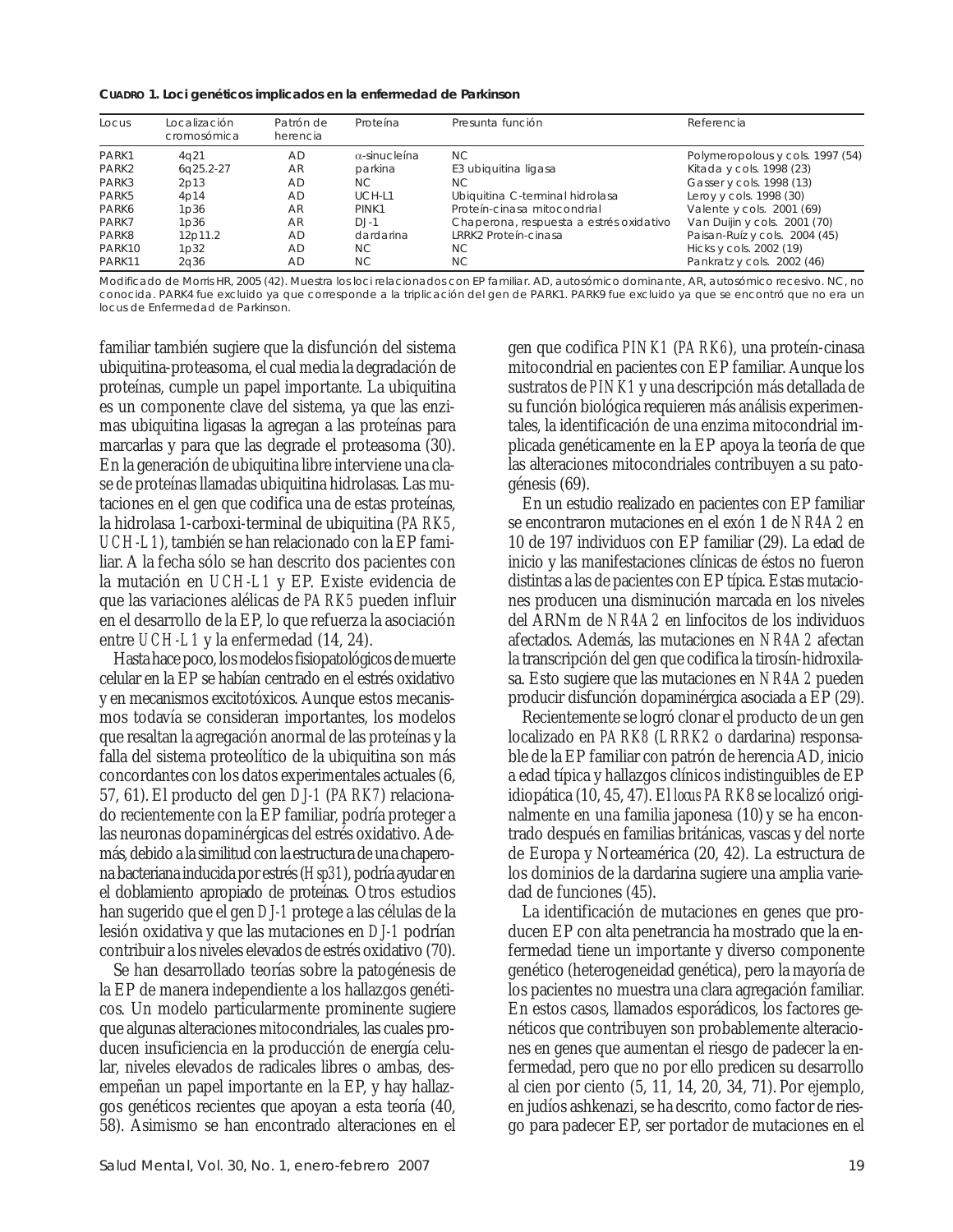gen de la glucocerebrosidasa, en comparación con los controles sanos. La mayoría de los casos de EP se encontró en pacientes heterocigotos para la mutación de la glucocerebrosidasa, aunque también se encontraron casos homocigotos (1).

Al parecer, la acumulación de glicoesfingolípidos (enfermedad de Gaucher) puede ser un factor crítico que influye en la toxicidad de la α-sinucleína. Las mutaciones en el gen de la glucocerebrosidasa pueden reducir la unión con lípidos de la α-sinucleína y aumentar, a su vez, la cantidad de α-sinucleína libre en el citosol, lo que favorece su agregación (1).

# **POLIMORFISMOS GENÉTICOS Y RIESGO DE PADECER ENFERMEDAD DE PARKINSON**

Actualmente se realizan estudios sobre algunos polimorfismos de genes candidatos que podrían dar susceptibilidad para desarrollar la enfermedad al interactuar entre sí y con determinados factores ambientales (4, 14, 20, 32, 34, 60).

Los genes candidatos se han seleccionado con base en el conocimiento actual de la fisiopatología de la enfermedad e incluyen principalmente a los genes involucrados en la síntesis, el transporte y la degradación de la dopamina; la destoxificación de xenobióticos y otras toxinas en las neuronas dopaminérgicas, en el metabolismo mitocondrial, y también genes que codifican algunos factores de transcripción o neurotróficos esenciales involucrados en el desarrollo del sistema dopaminérgico en el mesencéfalo (14, 29, 66).

**METABOLISMO, SÍNTESIS Y TRANSPORTE DE LA DOPAMINA**

## **Receptores de dopamina (DRD)**

Los DRD son uno de los grupos de genes más estudiados en busca de polimorfismos que aumenten la susceptibilidad para padecer EP. Existen cinco tipos. Los receptores tipo D1 incluyen los D1 (*DRD1*) y D5 (*DRD5*) y los receptores tipo D2, que incluyen los D2 (*DRD2*), D3 (*DRD3*) y D4 (*DRD4*). Todos se localizan en el estriado e intervienen en la respuesta dopaminérgica en la EP. Los receptores D2 son mediadores de los efectos motores de la estimulación dopaminérgica central. Los genes de los cinco receptores se encuentran separados en cuatro cromosomas diferentes. Se han encontrado diferencias en las frecuencias alélicas para DRD2 entre pacientes con EP y controles en algunas poblaciones, pero esto no ha podido reproducirse en otras (14, 50, 66).

El DAT se encuentra presente de manera normal en las terminales de neuronas que se originan en la *substantia nigra*. Se ha mostrado que confiere toxicidad al 1 metil-4-fenil-1,2,3,6 tetrahidropiridina (MPTP) en cultivos de células no neuronales al permitir la captura de MPP+. El gen *DAT* contiene un número variable de repetidos aleatorios (VNTR) en la región 3' no traducida. En poblaciones normales, se encuentran entre tres y 11 copias de este elemento repetido de 40 pares de bases. En un estudio se encontró un riesgo 10 veces mayor en personas con el polimorfismo de 11 copias (43). También se ha encontrado mucha menor frecuencia del polimorfismo 1215A/G en el exón nueve en pacientes con EP en comparación con controles (28, 66).

# **Catecol-O-metiltransferasa (COMT)**

La COMT inactiva neurotransmisores, hormonas, metabolitos potencialmente tóxicos y xenobióticos que contienen un grupo catecol por metilación enzimática. Sus actividades incluyen la canalización de la degradación de la levodopa a 3-O-metildopa (3-OMD) en la periferia y en el cerebro. También cataliza la degradación de dopamina a 3-metiocitiramina (3-MT) y la degradación del ácido 3,4-dihidroxifenilacético (DOPAC) a ácido homovanílico (HVA).

La sustitución G108A (Val  $\rightarrow$ Met) en el exón 4 del gen COMT produce una menor eficacia de la enzima. Este polimorfismo se ha encontrado con mayor frecuencia en pacientes con EP en poblaciones de Japón y Taiwán, y su defecto se incrementa con el polimorfismo en el intrón 13 del gen de la MAO-B. Sin embargo, estos hallazgos no se han confirmado en poblaciones caucásica, china, finlandesa o norteamericana (14).

# **ENZIMAS QUE METABOLIZAN XENOBIÓTICOS**

## **Enzimas del sistema del citocromo P450 (CYP)**

Se ha postulado que ciertas enzimas del CYP450 proveen un mecanismo protector contra neurotoxinas ambientales. También se ha estudiado la relación entre polimorfismos del citocromo P450 (*CYP2D6, CYP1A1, CYP2C9, CYP2C19, CYP1A2, CYP2E1*, entre otros) y el riesgo de EP.

El gen más estudiado es *CYP2D6* (34), el cual codifica la enzima debrisoquina 4-hidroxilasa que metaboliza muchas sustancias, incluido el MPTP, y tiene más de 70 polimorfismos funcionales (64). Se ha encontrado una asociación significativa entre el genotipo de metabolizador pobre con EP (39), pero esto no se ha reproducido en otros estudios (14). CYP2E1 es una enzima inducible por etanol que aparentemente participa en la activación de neurotóxicos que aumentan el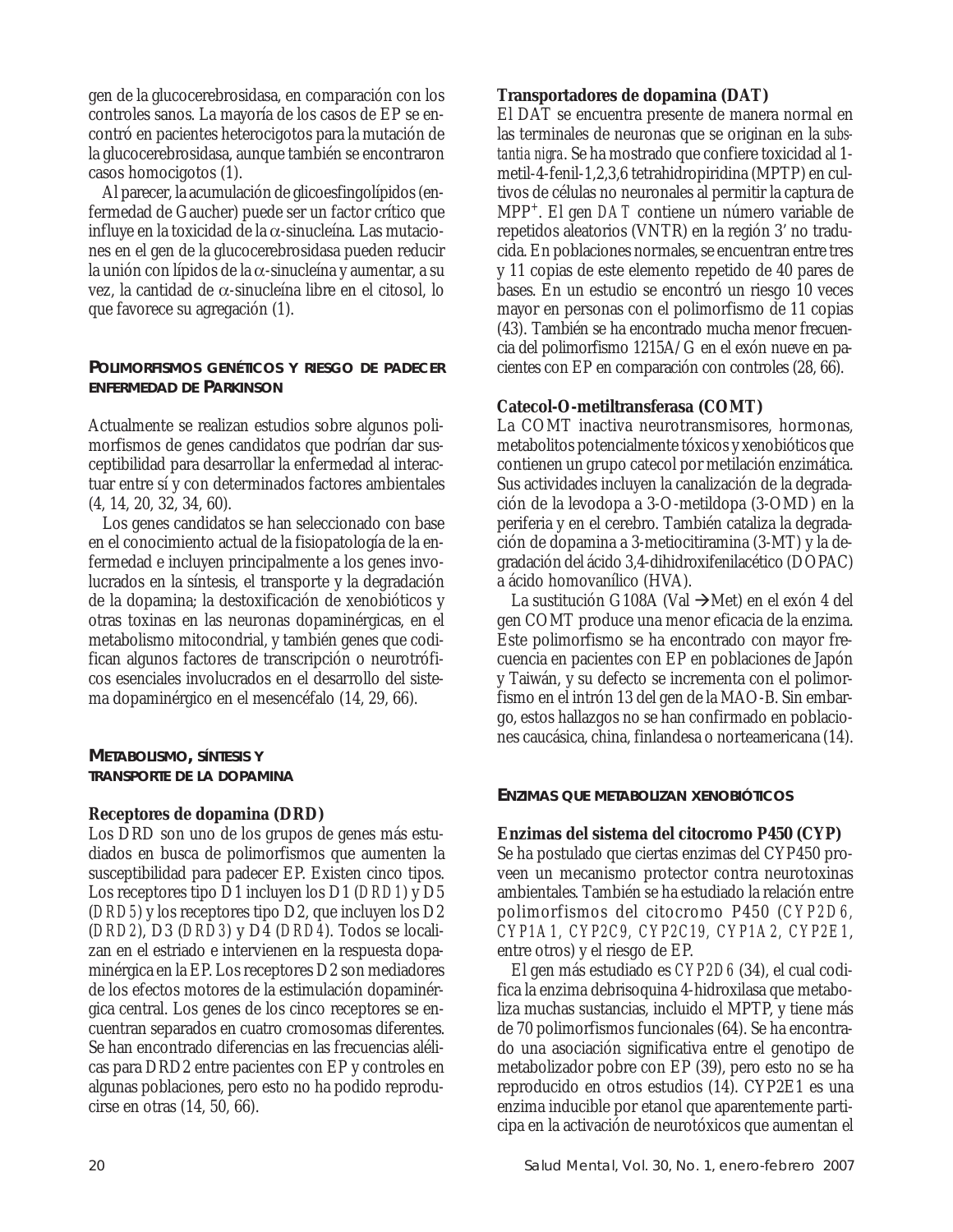estrés oxidativo. No se ha encontrado asociación entre pacientes con EP y polimorfismos con *CYP2E1* (14). Los hallazgos relativos a los polimorfismos de *CYP1A1* no han sido concluyentes. Estos resultados sugieren que no existe asociación entre las enzimas del citocromo P450 estudiadas hasta la fecha y el riesgo de desarrollar EP.

# **N-acetil transferasa-2 (NAT2)**

Se han estudiado siete polimorfismos en el gen que codifica para N-acetil transferasa-2 (*NAT2*). Tres alelos mutantes, *M1, M2* y *M3,* se encuentran en la mayoría de los acetiladores lentos. Se ha reportado una mayor frecuencia del genotipo acetilador lento en pacientes con EP, o en EP de inicio temprano (14, 34). Otros estudios, en que se han investigado los tres alelos mutantes más frecuentes de *NAT2,* no encontraron diferencias entre las frecuencia de acetiladores lentos y EP (14, 34).

# **Alcohol-deshidrogenasa (ADH)**

Las ADH podrían participar en la patogénesis de enfermedades neurodegenerativas debido a sus múltiples funciones en las vías de destoxificación y en la síntesis del ácido retinoico. Se encontró una asociación significativa con el alelo clase IV de la ADH en pacientes con EP en población sueca. Se encontró la mutación G78Stop en ADH1C en 2% de los pacientes con EP en una muestra internacional y 10% de los pacientes con EP familiar en población caucásica (4, 14).

**GENES CANDIDATOS DERIVADOS DE ESTUDIOS DE LIGAMIENTO**

# **Parkina (PARK2)**

Se han estudiado tres polimorfismos en este gen: la transición G/A en el exón 4 (S167N), la transición C/T en el exón 10 (R366W) y la transición G/C en el exón 10 (V380L). En algunos estudios se ha concluido que por lo menos uno de estos polimorfismos se asocia con riesgo de EP en poblaciones japonesas, estadounidenses, chinas, francesas y australianas. No obstante, otros estudios han encontrado frecuencias alélicas similares en pacientes y controles en poblaciones de Finlandia, Taiwán, China, España y Estados Unidos (14, 33, 41).

## **Ubiquitín carboxilo-terminal hidrolasa L1 (UCH-L1)**

Pertenece a la familia de enzimas desubiquinizantes. Se ha encontrado asociación con el polimorfismo S18Y del gen UCH-L1 en poblaciones japonesas, estadounidenses, alemanas y francesas. Sin embargo, no se encontró asociación en poblaciones de China y Australia. Se requieren más estudios para poder establecer si es un factor de riesgo para desarrollar EP (14).

**OTROS GENES RELACIONADOS CON LA ENFERMEDAD DE PARKINSON**

# **Apolipoproteína E (ApoE)**

La ApoE es un factor importante en el metabolismo de los lípidos plasmáticos y componente de varias partículas de las lipoproteínas plasmáticas. En 25 estudios se examinó la transición C/T que convierte la cisteína (E3) del codón 112 a arginina (E4) en pacientes con EP. En cuatro estudios se encontró que el alelo E4 se presenta con mayor frecuencia en pacientes con EP con demencia en comparación con pacientes no demenciados, pero otros 21 estudios no encontraron asociación. Algunas investigaciones examinaron la asociación entre la transición C/G-T/A, que convierte al codón 158 de arginina (E3) a cisteína (E2), y encontraron que el alelo E4 tenía una mayor frecuencia en los pacientes jóvenes con EP y demencia. En un meta-análisis que evaluó la asociación entre los tres polimorfismos de *ApoE* y EP se concluyó que sólo *ApoE2* se asociaba positivamente con la EP esporádica (18). Al analizar todos estos resultados, aumenta la controversia entre la asociación de *ApoE* y el riesgo de EP (14, 31,72).

# **Glutatión s-transferasas (GST)**

Las GST participan en la conjugación de electrófilos y en la protección contra las especies de oxígeno reactivo. Se ha estudiado el papel de los polimorfismos de *GST* (*GSTM1, GSTT1, GSTP1 y GSTZ1*) en la patogénesis de la EP (63) y no se ha encontrado asociación definitiva entre los polimorfismos de GST y el riesgo de desarrollar EP idiopática (14).

# **Enzimas antioxidantes**

Los niveles bajos de estas enzimas podrían incrementar el estrés oxidativo y agravar la EP. Muchos estudios han reportado un metabolismo con estrés oxidativo aberrante dentro de la *substantia nigra* y otras regiones dopaminérgicas del cerebro en pacientes con EP. En un estudio se analizaron polimorfismos en la superóxido dismutasa cobre/zinc, en la superóxido dismutasa con manganeso (*SOD2*) y en la catalasa (8). No se encontraron diferencias en las frecuencias alélicas entre pacientes con EP y sujetos controles (8).

# **NURR-1 (nuclear receptor related-1)**

Es un miembro de la superfamilia de receptores nucleares codificado en el *locus NR4A2,* localizado en 2q22-23, que se expresa predominantemente en el mesencéfalo, la *substantia nigra* y el área tegmental ventral (29).Los estudios en ratones *knockout* para *NURR*-*1* indican que es esencial para el desarrollo y diferenciación de neuronas dopaminérgicas en el mesencéfalo. Por tanto, un polimorfismo en este gen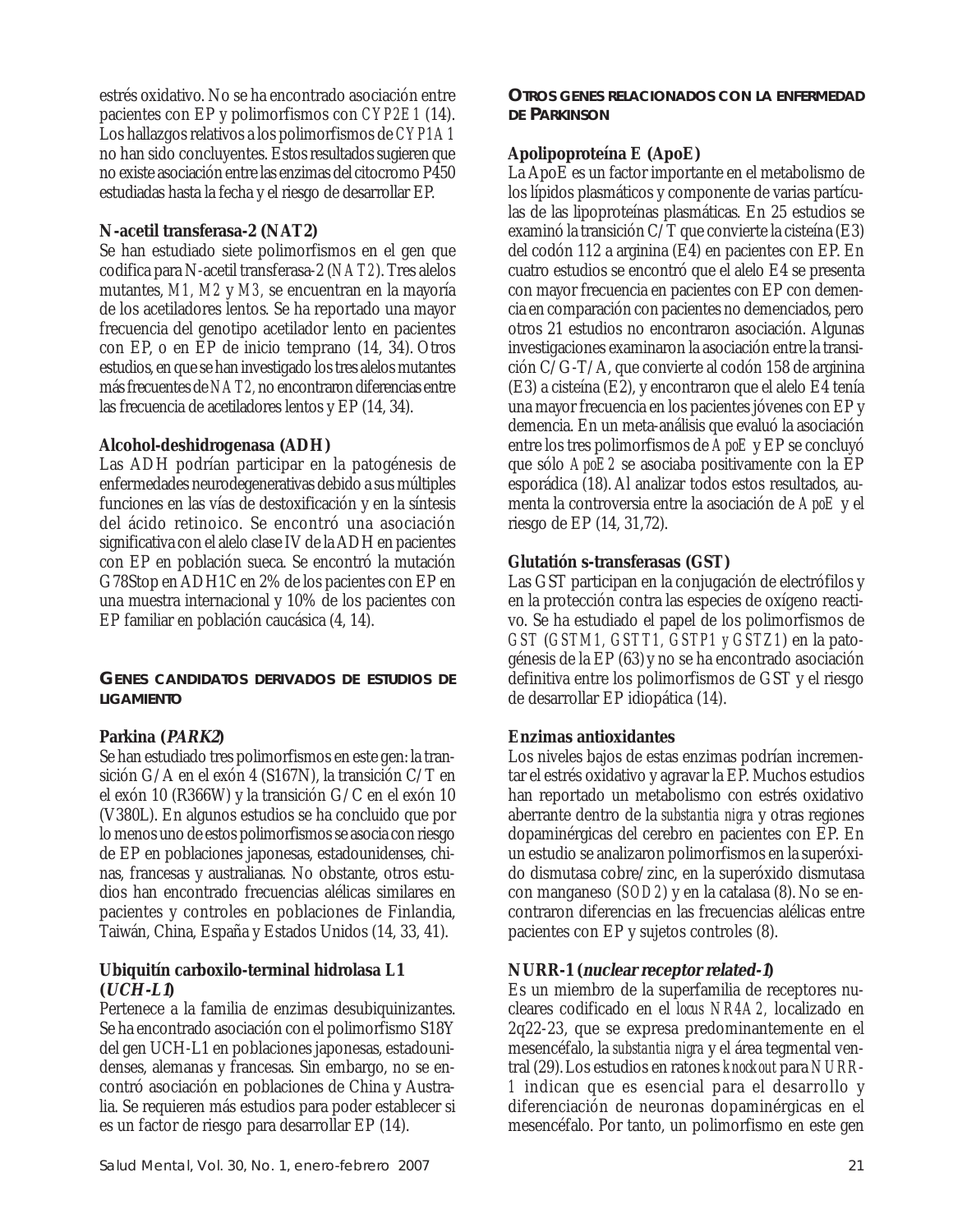se podría relacionar con mayor riesgo para desarrollar EP. En un estudio se encontró un polimorfismo en el intrón 6 (NI6P) con mucha mayor frecuencia en pacientes con EP en comparación con controles. Otros estudios realizados en poblaciones de Suecia y Singapur no encontraron asociación entre el genotipo de *NR4A2* y EP (14). Se requieren más investigaciones para determinar si podría asociarse con la EP algún polimorfismo en éste o en otros genes que codifican factores de transcripción involucrados en el desarrollo del sistema dopaminérgico en el mesencéfalo, como el gen *En1*, *Pituitary-homeobox 3* (*Pitx3*) y *Lmx1b* (*LIMhomodomain transcription factor 1B*).

## **Semaforina 5A (SEMA5A)**

Recientemente se realizó un estudio de asociación de alta resolución en todo el genoma con 443 pares de hermanos no concordantes para EP (35). Se genotipificaron de manera uniforme 198,345 polimorfismos de un solo nucleótido (SNP, *single nucleotide polymorphism*), distribuidos de manera uniforme (fase 1). Posteriormente se genotipificaron de manera individual 1,793 SNP asociados con la EP (*P* <0.01 en fase 1) y 300 SNP genómicos de control en 332 pares de controles no relacionados con los casos. El SNP con valor más significativo se encontró dentro del gen de la semaforina 5A (*SEMA5A*). Esta proteína cumple un papel importante en la neurogénesis y en la apoptosis neuronal, además de ser mediadora de la apoptosis inducida por dopamina (35).

Hasta ahora sólo el alelo MAO-B > 188 pares de bases ha mostrado una asociación significativa en un metaanálisis y sólo seis genes (*DRD2, ND3, BNDF*, α-sinucleína, *UCHL1 y Nurr-1*) han mostrado asociación significativa con la EP idiopática en varios estudios y han cumplido con los criterios para su reproducción en un metaanálisis (14).

Estos resultados mixtos se podrían relacionar con las diferencias en el tamaño de las muestras, grupos étnicos y metodologías, lo que hace casi imposible la síntesis de estudios realizados de forma independiente. Otras posibles contribuciones son la estratificación de las poblaciones, la credibilidad biológica de la asociación del gen con la enfermedad y las interacciones de gen a gen.

## **EL MAPA DE HAPLOTIPOS DEL GENOMA HUMANO (HAPMAP)**

Sin duda, los estudios de asociación con genes candidatos han arrojado resultados interesantes; sin embargo, han sido muy limitados ya que se estudia un *locus* a la vez.

Gracias a la recombinación cromosómica, la probabilidad de que dos alelos se transmitan juntos a la siguiente generación es indirectamente proporcional a la distancia entre ellos en el cromosoma. El grupo de alelos que se heredan juntos se conocen como haplotipo (68). El estudio y conocimiento de los haplotipos presentes en las poblaciones (HapMap) podría usarse para diseñar estudios de asociación a lo largo de todo el genoma que ahorrarían tiempo y dinero, así como recursos materiales y humanos (48).

El conocimiento de los factores genéticos involucrados en la susceptibilidad para desarrollar EP será un paso importante para mejorar su prevención, diagnóstico y tratamiento (68).

## **DIAGNÓSTICO MOLECULAR DE LA ENFERMEDAD DE PARKINSON**

Actualmente en algunos países se cuenta con pruebas comerciales para detectar mutaciones en parkina y a-sinucleína. Se deben tomar en cuenta las ventajas, desventajas y limitaciones de las pruebas genéticas diagnósticas y presintomáticas para EP. En un estudio en que se buscó el interés en pruebas genéticas entre pacientes jóvenes con EP se encontró que casi tres cuartos se interesarían en las pruebas presintomáticas si tuvieran una enfermedad con patrón de herencia AD y estuviera disponible una prueba genética (39).

Al igual que en otras enfermedades (p. ej., enfermedad de Huntington), la razón más citada para desear una prueba presintomática fue la planificación del futuro en términos de relaciones y descendencia. Si se encontrara que son portadores, la mayoría de estos individuos que desarrollaron EP a los treinta y tantos años no desearía procrear y si decidieran tener una familia optarían por pruebas prenatales.

Es posible que las pruebas genéticas ayuden al diagnóstico en casos en que la constelación de síntomas y los antecedentes familiares sugieran una causa genética y/o en sujetos que presenten síntomas a edad temprana (44).

Actualmente se recomendarían pruebas genéticas sólo a miembros de familias con un miembro afectado con una mutación identificada previamente o en caso de que exista una alta probabilidad de que la EP heredada en la familia sea resultado de una mutación conocida (p. ej., una familia con ascendencia ítalo-griega, edad de inicio cerca de los 40 años, consanguinidad en los padres o dos o más hermanos afectados con inicio de los síntomas en la segunda o tercera década de la vida) (39).

Realizar pruebas genéticas para la EP puede ser prematuro ya que todavía puede ser elevado el número de potenciales resultados de significado incierto. Las pruebas genéticas para una enfermedad neurodegenerativa incurable (aunque tratable) como la EP deben ir precedidas por una educación y un asesoramiento genéticos en un centro con experiencia en el área (39).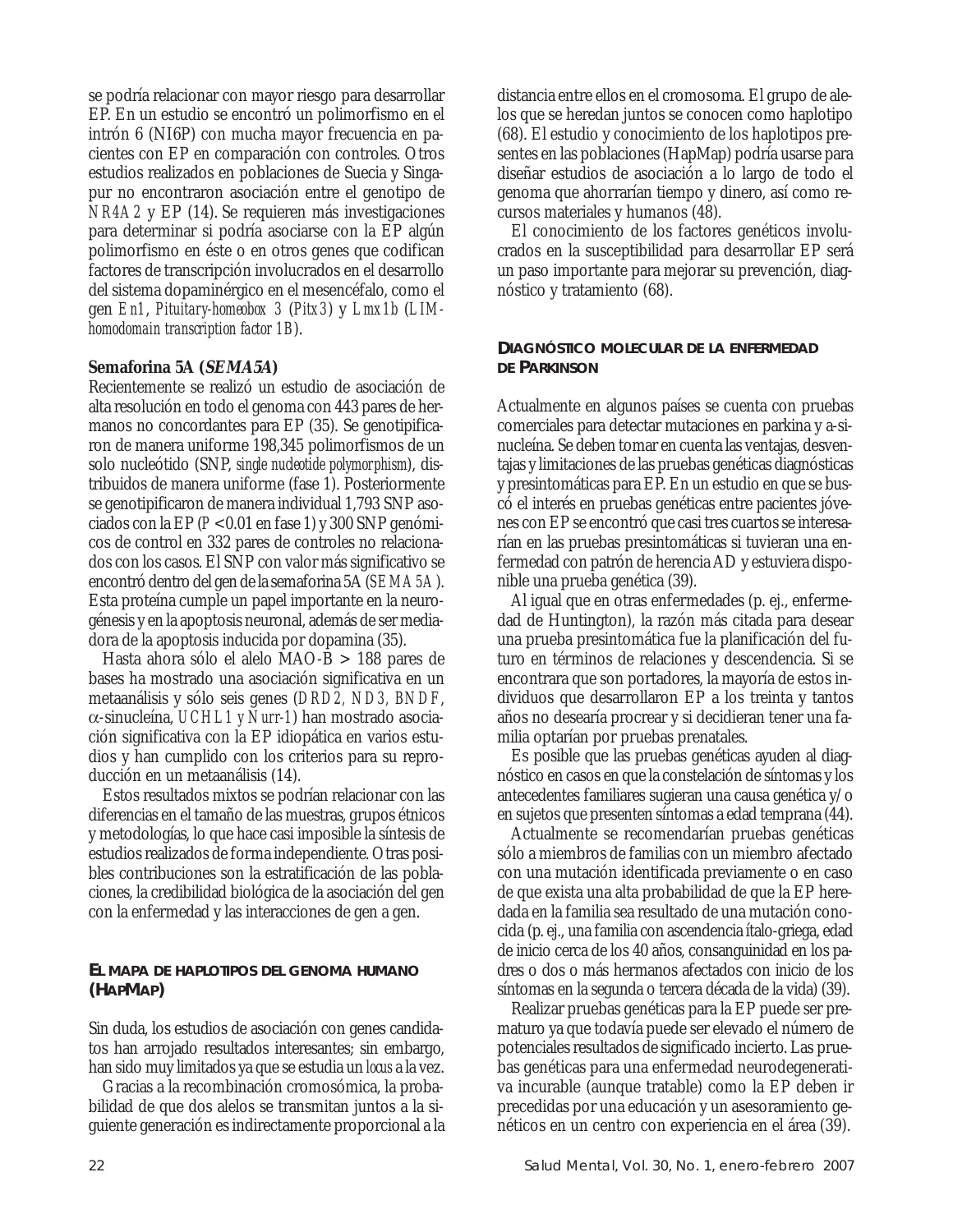### **CONCLUSIONES**

Probablemente, la EP es resultado de la interacción de múltiples factores, que incluye el envejecimiento normal, la susceptibilidad genética y la exposición a factores ambientales.

Los factores genéticos desempeñan un papel importante en la patogenia de la EP en algunos subgrupos de pacientes con EP familiar. Sin embargo, la mayoría de los casos son esporádicos, por lo que se deben diseñar estudios que investiguen nuevos polimorfismos que puedan asociarse a su vez con mayor riesgo de desarrollar EP, como los neurotransmisores (p. ej., encefalina y neuropéptidos) y otros genes relacionados con la dopamina (p. ej., moléculas de señalización de dopamina y factores de transcripción relacionados con la dopamina).

El HapMap ayudará a diseñar mejores estudios de asociación para identificar posteriormente los genes que podrían intervenir en la susceptibilidad para desarrollar EP.

Actualmente, las pruebas genéticas para el diagnóstico de EP deberán hacerse en pacientes que tengan un cuadro clínico y antecedentes familiares que sugieran que su enfermedad es de origen genético.

#### **Agradecimientos**

La realización de esta revisión fue apoyada por CONACyT con clave 6846. Los autores agradecen a todo el personal del Departamento de Neurogenética del INNN MVS por sus valiosos comentarios y apoyo para la realización de este trabajo.

### **REFERENCIAS**

- 1. AHARON-PERETZ J: Mutations in the glucocerebrosidase gene and Parkinson's disease in Ashkenazi Jews. *N Eng J Med,* 351:1972-7, 2004.
- 2. ALONSO M: Parkinson's disease: A genetic study. *Can J Neurol Sci,* 13:248-51, 1986.
- 3. BRADBURY J. α-Synuclein gene triplication discovered in Parkinson's disease. *Lancet Neurol,* 2:715, 2003.
- 4. BUERVENICH S, CARMINE A, GALTER D y cols.: A rare truncating mutation in ADH1C (G78Stop) shows significant association with Parkinson disease in a large international sample. *Arch Neurol,* 62:74-8, 2005.
- 5. DUVOISIN RC: Role of genetics in the cause of Parkinson's disease. *Movement Disorders*, 13(supl 1):7-12, 1998.
- 6. ERIKSEN J, WSZOLEK Z, PETRUCELLI L: Molecular pathogenesis of Parkinson disease, *Arch Neurol*, 62:353-57, 2005.
- 7. EUROPARKINSON study group: Familial aggregation of Parkinson's disease, a population-based case-control study in Europe. *Neurology,* 52:1876-82, 1999.
- 8. FARIN FM, HITOSIS Y, HALLAGAN SE, KUSHLEIKA J y cols.: Genetic polymorphisms of superoxide dismutase in Parkinson's disease. *Mov Disord,* 16:705-707, 2001.
- 9. FARRER M: A Chromosome 4p haplotype segregating with Parkinson's disease and postural tremor. *Hum Mol Genet*, 8:81- 5, 1999.
- 10. FARRER M, STONE J, MATA I: LRRK2 Mutations in Parkinson disease. *Neurology,* 65:738-40, 2005.
- 11. FEANY M: New genetic insights into Parkinson's disease. *N Eng J Med,* 351:1937-40, 2004.
- 12. FUNAYAMA M: A new locus for Parkinson disease, PARK8 maps to chromosome 2p13. *Nat Genet*, 18:262-5, 1998.
- 13. GASSER T: Genetics of Parkinson's disease. *Ann Neurol,* 44 (Supl 1):S53-S57, 1998.
- 14. GILGUN-SHERKI Y: Polymorphism in candidate genes: implications for the risk and treatment of idiopathic Parkinson's disease. *Pharm Genomics J*, 4:291-306, 2004.
- 15. GISPERT S: Failure to find α-synuclein gene dosage changes in 190 patients with familial Parkinson's disease. *Arch Neurol*, 62:96-98, 2005.
- 16. GOUIDER-KHOUJA N: Clinical and genetic study of familial Parkinson's disease in Tunisia. *Neurology*, 54:1603-09, 2000.
- 17. HAUSER R: Parkinson disease. www.emedicine.com, junio 18, 2004.
- 18. GOWERS W: *Diseases of the Nervous System*. P. Blakiston, Son & Co, Philadelphia, 1888.
- 19. HICKS A, PETURSSON H, JONSSON T, STEFANSSON H y cols.: A susceptibility gene for late-onset idiopathic Parkinson's disease succesfully mapped. *Am J Hum Genet,* 69:200, 2001.
- 20. HUANG X, CHEN P, POOLE C: APOE-µ2 allele associated with higher prevalence of sporadic Parkinson disease. *Neurol*, 62: 2198-202, 2004.
- 21. JARMAN P: Parkinson's disease comes of age. *BMJ*, 318:1641- 2, 1999.
- 22. KACHERGUS J, MATA I, HULIHAN M y cols.: Identification of a novel LRRK2 mutation linked to autosomal parkinsonism: evidence of a common founder across European populations. *Am J Hum Gen,* 76:672-80, 2005.
- 23. KITADA T: Mutations in the PARKIN gene cause autosomal recessive juvenil parkinsonism. *Nature*, 392:605-8, 1998.
- 24. KRÜGER R, RIESS O: PARK3, ubiquitin hydrolase-l1 & other PD loci. En: Pulst S: *Genetics of Movement Disorders.* Academic Press, Londres, 2003.
- 25. LANGSTON J, BALLARD PA y cols.: Chronic parkinsonism in humans due to a product of meperidine analog synthesis. *Science*, 219:979-980, 1983.
- 26. LANGSTON J: Epidemiology versus genetics in Parkinson's disease: progress in resolving an age-old debate. *Ann Neurol,* 44(Supl 1):S45-S52, 1998.
- 27. LANGSTON J, GOLBE L, LEE S: PARK1 & α-Synuclein: a new era in Parkinson's research. En: Pulst S: *Genetics of Movement Disorders*, Academic Press, Londres, 2003.
- 28. Le COUTEUR DG, LEIGHTON PW, MCCANN SJ, POND S: Association of a polymorphism in the dopamine transporter gene with Parkinson's disease. *Mov Disord,* 12:760-63, 1997.
- 29. LE W, XU P, JANKOVIC J: Mutations in NR4A2 associated with familial Parkinson disease. *Nat Genet,* 33:85-9, 2003.
- 30. LEROY E: The ubiquitin pathway in Parkinson's disease. *Nature*, 395:451-2, 1998.
- 31. LI YJ, HAUSER MA, SCOTT WK y cols.: Apolipoprotein e controls the risk & age at onset of Parkinson disease. *Neurology,* 62:2005-9, 2004.
- 32. LOHMUELLER KE, PEARCE CL, PIKE M, LANDER ES, HIRSCHHORN JN: Metaanalisys of genetic association studies supports a contribution of common variants to susceptibility to common disease. *Nat Genet,* 33:177-82, 2003.
- 33. LÜCKING C: Association between early-onset Parkinson's disease and mutations in the PARKIN gene. *N Eng J Med,* 342:1560-7, 2000.
- 34. MARAGANORE D, FARRER M, HARDY J: Case-control study of debrisoquine 4-hydroxylase, n-acetyltransferase 2, & apolipoprotein e gene polymorphisms in Parkinson's disease. *Mov Disord,* 15:714-9, 2000.